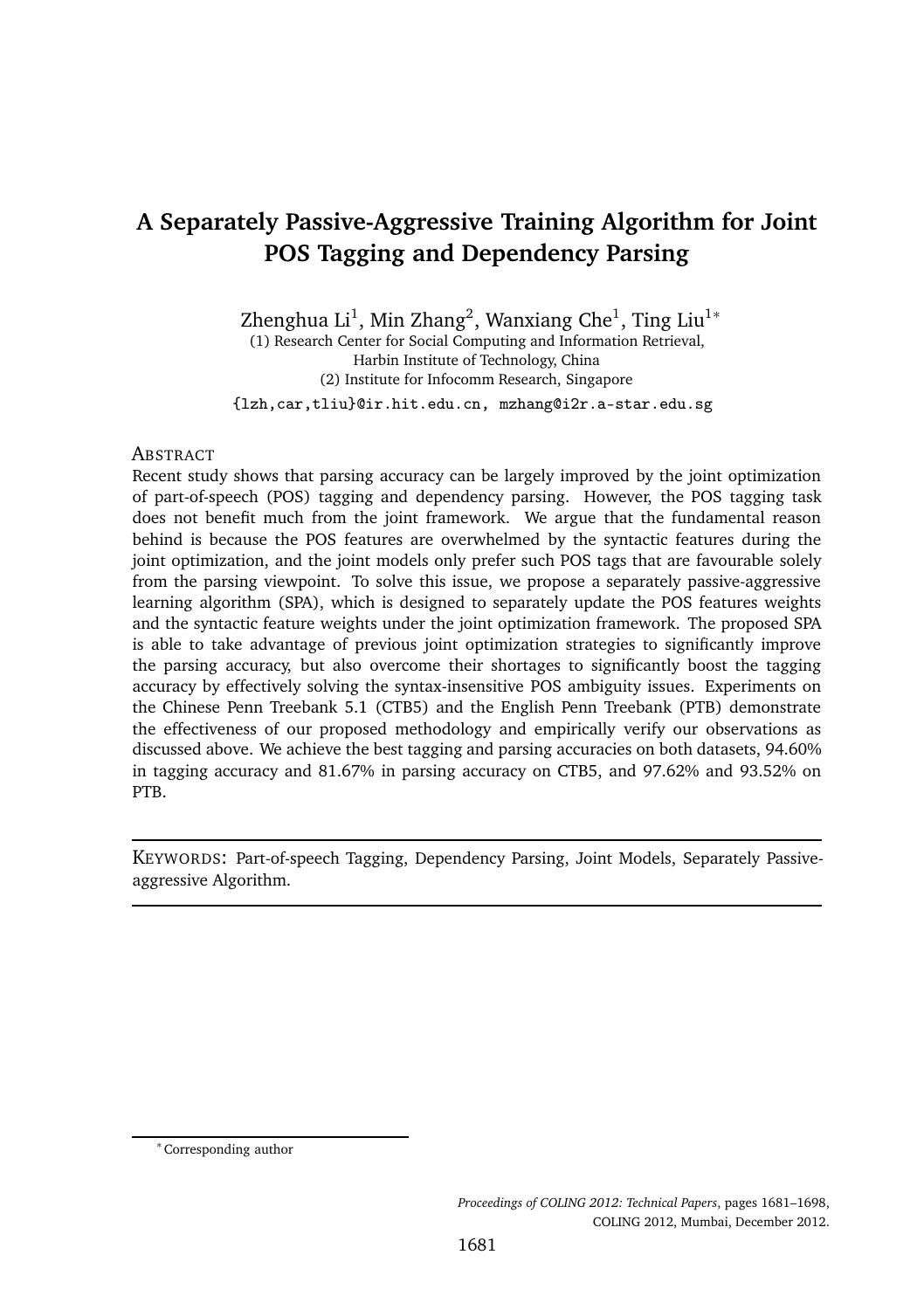### **1 Introduction**

Given an input sentence of *n* words, denoted by  $\mathbf{x} = w_1...w_n$ , part-of-speech (POS) tagging aims to find an optimal tag sequence  $\mathbf{t} = t_1...t_n$ , where  $t_i \in \mathcal{T}$  ( $1 \le i \le n$ ) and  $\mathcal{T}$  is a predefined tag set. POS tags are designed to represent word classes so that words of the same POS tag play a similar role in syntactic structures. The size of  $\mathcal T$  is usually much less than the vocabulary size. Typically, POS tagging is treated as a sequence labeling problem, and has been previously addressed by machine learning algorithms, such as maximum-entropy (Ratnaparkhi, 1996), conditional random fields (CRF) (Lafferty et al., 2001) and perceptron (Collins, 2002). Figure 1 gives an example sentence from Penn Chinese Treebank 5.1 (CTB5). The lowest three rows present the n-best POS tags for each word, produced by a state-ofthe-art CRF model. Looking at the 1-best POS tags, we can see that the CRF model makes four errors, i.e. de/DEC→DEG, ouwen/NR→NN, xiaoli/VV→NN, and liwupudui/NR→NN. In fact, (DEC,DEG) and (NN,VV) ambiguities, which usually require long-distance syntactic knowledge to resolve, are very difficult for the sequential labeling models.



Figure 1: An example from CTB5. The Pinyin transcriptions and English translations are presented in the two rows below the Chinese sentence. We prune out the implausible POS tags according to the marginal probabilities (see Section 4.1) and list the top three candidate POS tags in the lowest three rows (incorrect POS tags in grey color and correct ones in black color).

Dependency Parsing maps a natural language sentence into a structural dependency tree conforming to a predefined dependency grammar, as depicted in Figure 1. A dependency tree is denoted by  $\mathbf{d} = \{(h, m, l) : 1 \leq h \leq n, 1 \leq m \leq n, l \in \mathcal{L}\}\)$ , where  $(h, m, l)$  means a dependency from the *head word* (also called *father*) *w<sup>h</sup>* to the *modifier* (also called *child* or *dependent*) *w<sup>m</sup>* with a dependency label *l*, and  $\mathscr L$  is the label set. Dependency labels are used to indicate the syntactic or semantic relation between the two words. For instance, the dependency (8, 6, SUB) in Figure 1 means ouwen is the *subject* of xiaoli.

Data-driven dependency parsing models make heavy use of POS tags to compose supporting features, since it leads to severe data sparseness problem if only lexical features are used. However, POS tagging errors significantly degrade the parsing accuracy by about 6% (see Table 4 where, for example, due to the error of xiaoli/VV→NN, our pipelined parsing model fails to recognize xiaoli as the predicate of the sentence and returns a fully unreasonable structure).

Recently, there has been increasing interest in joint modeling of Chinese POS tagging and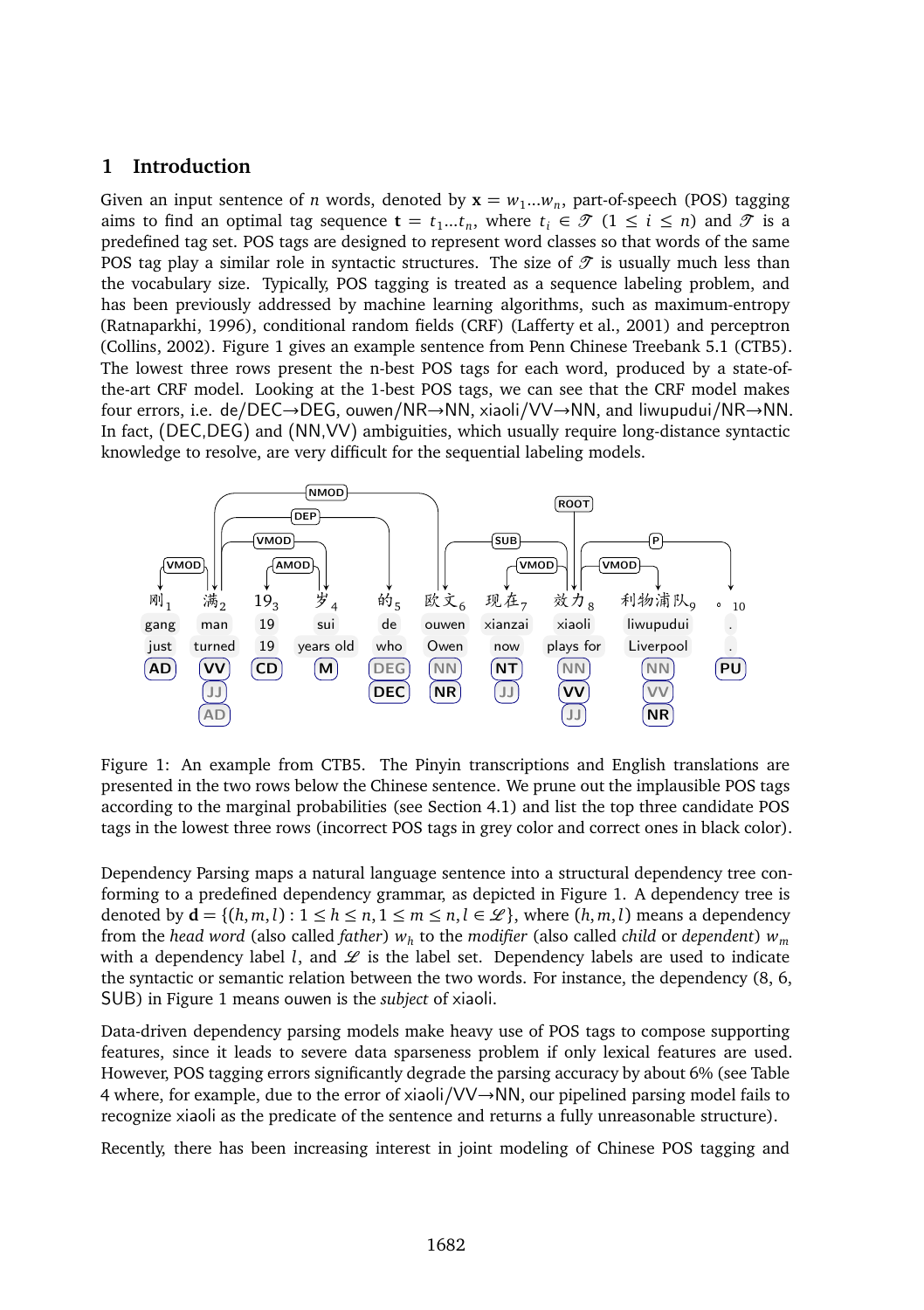dependency parsing (Li et al., 2011; Hatori et al., 2011; Bohnet and Nivre, 2012), motivated by the intuition that the two individual tasks should help each other. Their work demonstrates that the joint models can substantially boost the parsing accuracy. In contrast, the tagging subtask does not benefit much from the joint framework. (Li et al., 2011) show that the graphbased joint models lead to large decrease in the tagging accuracy, whereas (Hatori et al., 2011) and (Bohnet and Nivre, 2012) find small gains in the tagging accuracy with transition-based joint models (see Table 4). This is contradictory to the intuition that better syntactic structure should help POS disambiguation. The detailed error analysis in (Li et al., 2011) show that their joint models are helpful in resolving syntax-sensitive POS ambiguities like {VV,NN} and {DEC,DEG}, but become very weak in disambiguating {NN,NR} and {NN,JJ} which usually play similar roles in syntactic trees.

We believe that one possible reason is that the graph-based joint models of (Li et al., 2011) is dominated by the syntactic features. Looking deeper into their joint models, we find that on average, the score corresponding to the POS features only is 1/50 of the score of the syntactic features in a returned joint result. In other words, the POS features have little impact on determining the best joint result. Therefore, the joint models prefer such POS tags that are more helpful and discriminative solely from the parsing viewpoint.

To address this issue, this paper proposes a variant of the passive-aggressive (PA) online training algorithm (Crammer et al., 2003), which we name as *separately passive-aggressive algorithm (SPA)*. SPA separately updates the POS feature weights and the syntactic feature weights and naturally raises the weights of the POS features under the joint optimization framework. As a result, SPA can make better use of the discriminative power of the POS features in resolving the syntax-insensitive POS ambiguities, leading to a large tagging accuracy improvement. On the other hand, the improved tagging accuracy can further help parsing. Specifically, we make the following contributions.

- We propose a separately passive-aggressive training algorithm for joint POS tagging and dependency parsing. Empirically, we compare SPA with averaged perceptron (AP) and PA from the perspective of the model score, showing that SPA is more suitable for the joint models. Experimental results demonstrate that SPA outperforms AP and PA in both the tagging and parsing accuracies. More importantly, SPA significantly improve both the tagging and parsing accuracies over the pipelined baselines.
- We present the first feature-rich graph-based joint model for POS tagging and labeled dependency parsing. We conduct experiments on two versions of CTB5 and achieve the best tagging and parsing accuracies on both datasets. Especially, our joint model trained with SPA achieves a tagging accuracy of 94.7%, largely outperforming the 93.9% of the baseline CRF model.
- We also conduct experiments on PTB to find out the effect of joint modeling on English. Thanks to relatively richer morphologies, English POS tagging achieves much higher accuracy than Chinese (97% vs. 94%). Therefore, English dependency parsing suffers less error propagation problem than Chinese. Nevertheless, we still find significant gains from the joint model. The tagging accuracy and the parsing accuracy increase by about 0.5% and 0.4% respectively. Our joint model achieves the best tagging and parsing accuracies on this dataset as well.
- We present the first work that conducts extensive studies on the effect of labeled dependency parsing. We find that dependency labels consistently improve the unlabeled parsing accuracy. Especially, the unlabeled attachment score (UAS) can be boosted by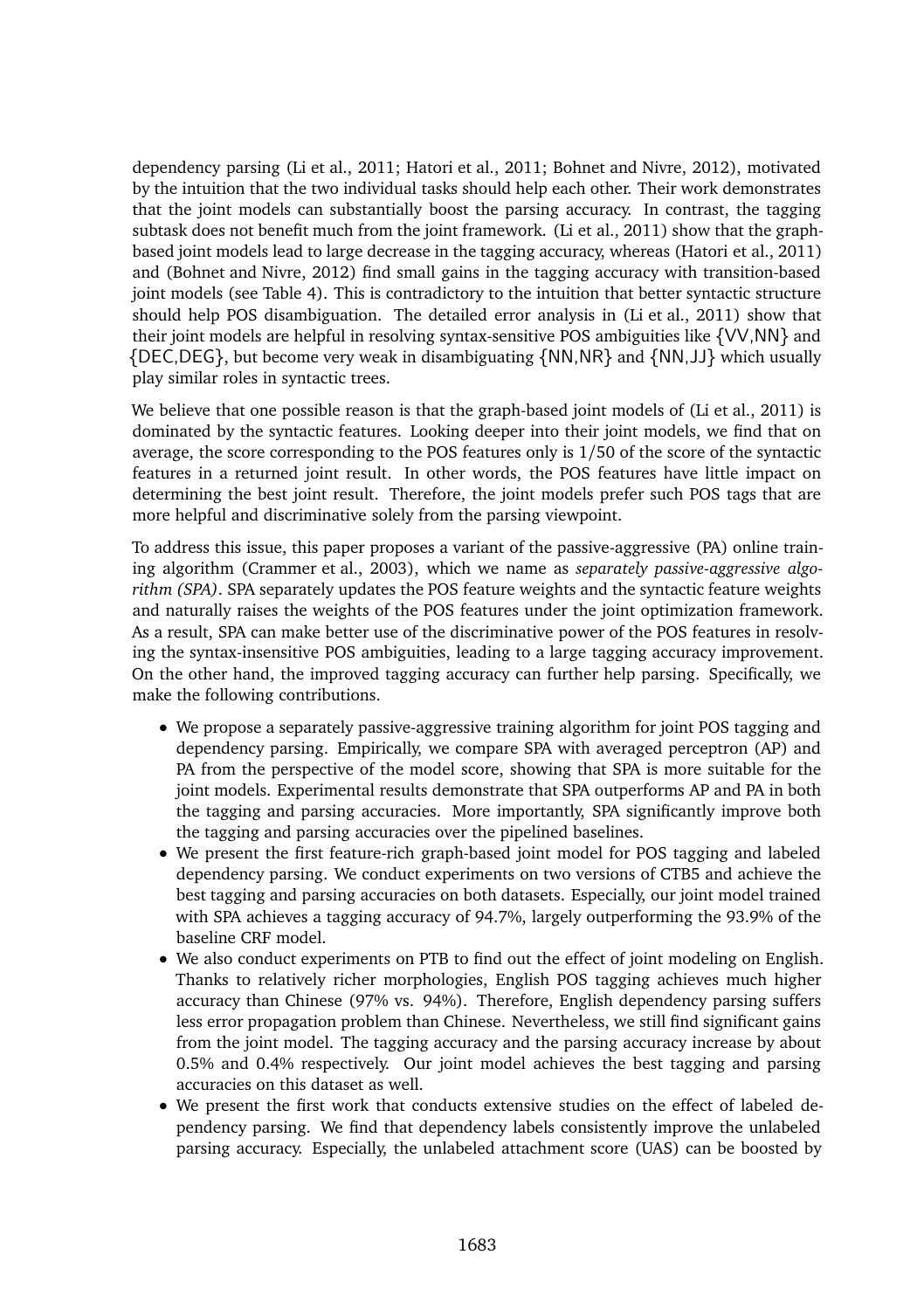0.6-0.7% on the two Chinese datasets.

### **2 Related work**

This work is most closely related to (Li et al., 2011) who present the first work on joint models for Chinese POS tagging and unlabeled dependency parsing. Similar to us, their joint models are based on graph-based dependency parsing. They find that the joint models largely outperform the pipeline models in the parsing accuracy but lead to substantial tagging accuracy drop. Compared with their work, we propose a better training algorithm for the joint models that can improve both tagging and parsing accuracies. In addition, our joint model adopts richer features and handles labeled dependency parsing.

(Hatori et al., 2011) propose the first transition-based joint model for Chinese POS tagging and unlabeled dependency parsing and gain large improvement in the parsing accuracy. However, their joint models only slightly improve the tagging accuracy over a sequential tagging model. (Bohnet and Nivre, 2012) propose a transition-based joint model which can handle labeled non-projective dependency parsing. They conduct experiments on a variety of languages including Chinese, English, Czech, and German. Similarly, their joint model largely improves the parsing accuracy but only slightly increases the tagging accuracy. Differently, we are the first work on joint POS tagging and dependency parsing that achieves large improvement in the tagging accuracy.

(Smith and Eisner, 2008) apply loopy belief propagation (LBP) to dependency parsing and points out that LBP can naturally represent POS tags as latent variables so that the POS tags can be inferred jointly with the parse. (Lee et al., 2011) extend the LBP based approach of (Smith and Eisner, 2008) and study joint morphological disambiguation and dependency parsing for morphologically-rich languages including Latin, Czech, Ancient Greek, and Hungarian. For these languages, morphological analysis requires the disambiguation of POS tags, gender, case, etc. They show that the joint model can well capture the interaction between morphology and syntax and achieve gains on both subtasks. (Rush et al., 2010) propose dual decomposition (DD) for integrating different NLP subtasks at the test phase. They experiment with two cases, one integrating a phrase-structure parser and a dependency parser, and the other integrating a phrase-structure parser and a POS tagger. Both cases show that DD can help the individual subtasks. (Auli and Lopez, 2011) conduct an extensive comparison of LBP and DD for joint CCG supertagging and parsing. They show that LBP and DD achieves similar parsing accuracy improvement but has largely different convergence characteristics. Moreover, their work focuses on integrating two separately-trained sub-models, and they find that training the integrated model on LBP leads to large improvement drops compared with separately-trained models.

# **3 Pipeline POS tagging and dependency parsing**

The pipeline method treats POS tagging and dependency parsing as two cascaded problems. First, an optimal POS tag sequence  $\hat{\mathbf{t}}$  is determined.

$$
\hat{\mathbf{t}} = \underset{\mathbf{t}}{\arg\max} \, \text{Score}_{\text{pos}}(\mathbf{x}, \mathbf{t}) \tag{1}
$$

Then, an optimal dependency tree  $\hat{d}$  is determined based on **x** and  $\hat{t}$ .

$$
\hat{\mathbf{d}} = \underset{\mathbf{d}}{\arg\max} \, \text{Score}_{syn}(\mathbf{x}, \hat{\mathbf{t}}, \mathbf{d}) \tag{2}
$$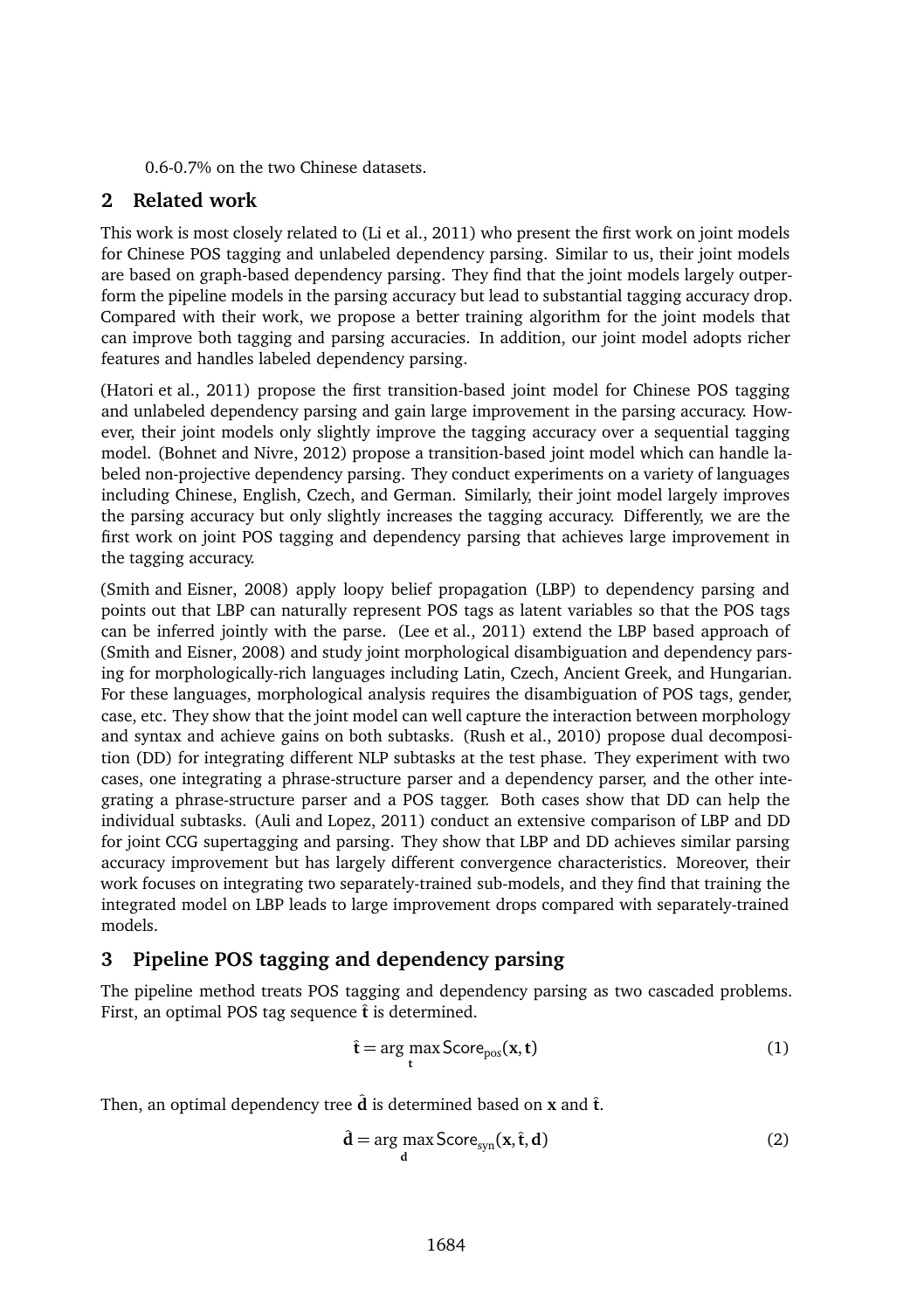

Figure 2: Three types of scoring subtrees used in our parsing and joint models.

| Feature category                                | Atomic features incorporated                                                                                                                               |
|-------------------------------------------------|------------------------------------------------------------------------------------------------------------------------------------------------------------|
| Dependency features $f_{den}(x, t, h, m, l)$    | $\left[ l, w_h, w_m, t_h, t_m, t_{h+1}, t_{m+1}, t_b, dir(h, m), dist(h, m) \right]$                                                                       |
| Sibling features $f_{\rm sh}(x, t, h, m, l, s)$ | $\{l, w_h, w_s, w_m, t_h, t_m, t_s, t_{h\pm 1}, t_{m\pm 1}, t_{s\pm 1}, dir(h, m), dist(h, m)\}$                                                           |
|                                                 | Grandchild features $f_{\text{grd}}(x, t, h, m, l, g) \mid l, w_h, w_m, w_g, t_h, t_m, t_g, t_{h+1}, t_{m+1}, t_{g+1}, \text{dir}(h, m), \text{dir}(m, g)$ |

Table 1: Brief illustration of the syntactic features. *b* is an index between *h* and *m*.  $dir(i, j)$ and  $dist(i, j)$  denote the direction and distance of the dependency  $(i, j)$ . Please refer to Table 4 of (Bohnet, 2010) for the complete feature list.

**CRF-based POS tagging.** We adopt the first-order CRF to build our baseline POS tagger. As a conditional log-linear probabilistic model, CRF defines the probability of a tag sequence as

$$
P(\mathbf{t}|\mathbf{x}) = \exp(\text{Score}_{\text{pos}}(\mathbf{x}, \mathbf{t})) / \sum_{\mathbf{t}'} \exp(\text{Score}_{\text{pos}}(\mathbf{x}, \mathbf{t}'))
$$
  
\n
$$
\text{Score}_{\text{pos}}(\mathbf{x}, \mathbf{t}) = \mathbf{w}_{\text{pos}} \cdot \mathbf{f}_{\text{pos}}(\mathbf{x}, \mathbf{t}) = \sum_{1 \le i \le n} \mathbf{w}_{\text{pu}} \cdot \mathbf{f}_{\text{pu}}(\mathbf{x}, t_i) + \mathbf{w}_{\text{pb}} \cdot \mathbf{f}_{\text{pb}}(\mathbf{x}, t_{i-1}, t_i)
$$
(3)

where  $f_{pos/pu/bb}(.)$  refers to the feature vectors and  $w_{pos/pu/bb}$  is the corresponding weight vectors. We call  $f_{pu}(\mathbf{x}, t_i)$  the *POS unigram features*, and  $f_{pb}(\mathbf{x}, t_{i-1}, t_i)$  the *POS bigram features*. For Chinese, we adopt the features proposed by (Zhang and Clark, 2008a). They use Chinese characters contained in a word to compose rich features, which turns out to be helpful for low-frequency words. For English, we adopt the features of (Ratnaparkhi, 1996) which exploit suffixes and prefixes to improve tagging performance over rare words.

**Second-order graph-based dependency parsing.** The graph-based approach views dependency parsing as finding a highest scoring tree in a directed graph (McDonald et al., 2005; Carreras, 2007; Koo and Collins, 2010). We adopt the second-order model of (Carreras, 2007) since previous studies show that it leads to best parsing accuracy on a variety of languages (Koo and Collins, 2010; Bohnet, 2010). The score of a dependency tree is factored into scores of the three kinds of subtrees in Figure 2.

$$
\begin{align}\n\text{Score}_{syn}(\mathbf{x}, \mathbf{t}, \mathbf{d}) &= \sum_{\{(h, m, l)\} \subseteq \mathbf{d}} \mathbf{w}_{\text{dep}} \cdot \mathbf{f}_{\text{dep}}(\mathbf{x}, \mathbf{t}, h, m, l) \\
&= \sum_{\{(h, m, l), (h, s)\} \subseteq \mathbf{d}} \mathbf{w}_{\text{slb}} \cdot \mathbf{f}_{\text{sib}}(\mathbf{x}, \mathbf{t}, h, m, l, s) \\
&\quad + \sum_{\{(h, m, l), (h, s)\} \subseteq \mathbf{d}} \mathbf{w}_{\text{grd}} \cdot \mathbf{f}_{\text{grd}}(\mathbf{x}, \mathbf{t}, h, m, l, g) \\
&\quad + \sum_{\{(h, m, l), (m, g)\} \subseteq \mathbf{d}} \mathbf{w}_{\text{grd}} \cdot \mathbf{f}_{\text{grd}}(\mathbf{x}, \mathbf{t}, h, m, l, g)\n\end{align}
$$

For syntactic features, we adopt those of (Bohnet, 2010) which include three categories corresponding to the three types of scoring subtrees. We summarize the atomic features used in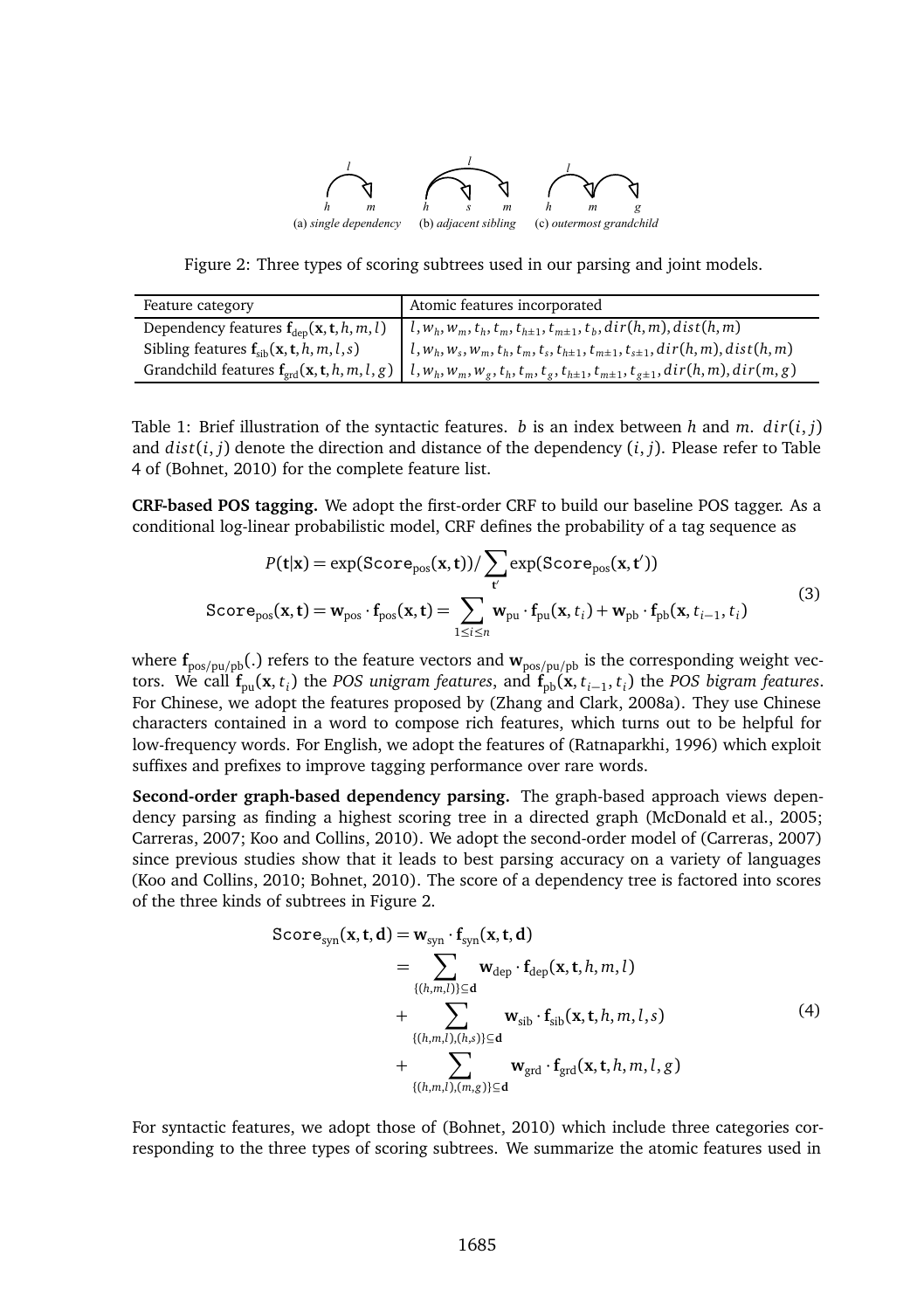each feature category in Table 1. For unlabeled parsing and joint models, the label *l* is omitted. Compared with the syntactic features used in (Li et al., 2011), this feature set explores more context POS tags including  $t_{s\pm 1}$ ,  $t_{g\pm 1}$ . In addition, for Chinese, we use the last character of each word as its lemma, and duplicate each word-related feature by replacing words with lemmas (Che et al., 2012). Experiments on CTB5 show that these lemma-related features can improve our baseline parsing models by 0.3-0.4% in UAS. For English, we use coarse-grained POS tags to duplicate all the feature that depend on POS tags (Koo and Collins, 2010), resulting in a 0.4% UAS gain on PTB.

#### **4 Joint POS tagging and dependency parsing**

In the joint framework, we aim to simultaneously solve the two problems.

$$
(\hat{\mathbf{t}}, \hat{\mathbf{d}}) = \underset{\mathbf{t}, \mathbf{d}}{\arg \max} \text{Score}_{\text{joint}}(\mathbf{x}, \mathbf{t}, \mathbf{d})
$$
(5)

The score of a tagged dependency tree is the combination of the POS score and the syntactic score that are previously defined in the pipeline models.

$$
Scorejoint(x, t, d) = Scorepos(x, t) + Scoresyn(x, t, d)
$$
  
= 
$$
wpos \cdot fpos(x, t) + wsyn \cdot fsyn(x, t, d)
$$
  
= 
$$
wpos \cdot spos(x, t) + wsyn(x, t, d) = wjoint \cdot fjoint(x, t, d)
$$
 (6)

where ⊕ denotes vector concatenation. Note that our joint model incorporates the same POS and syntactic features with the pipeline models. Under the joint model, the weights of POS and syntactic features, denoted by **<sup>w</sup>**pos⊕syn or **<sup>w</sup>**joint, are simultaneously learned. Therefore, they can interact with each other to determine an optimal joint result.

#### **4.1 Decoding**

Similar to (Li et al., 2011), we extend the parsing algorithm of (Carreras, 2007) using the idea of (Eisner, 2000) and propose a dynamic programming (DP) based decoding algorithm for our joint model. Figure 3 illustrates the basic DP structures and operations. The key idea is to augment the basic DP structures in the parsing algorithm (namely *spans*) with a few POS tags. A span means a partially built structure spanning a sub-sentence. For example, the leftside span in Figure 3(a), which is called an *incomplete span* and is denoted by  $I_{(h,m,l)(t_h,t_m)}$ , represents a partial tree spanning  $w_h...w_m$  with  $w_h$  being tagged as  $t_h$  and  $w_m$  as  $t_m$ . The left-side span in Figure 3(b) is a complete span and is denoted by  $C_{(h,m)(t_h,t_m)}^{(e)(t_e)}$ .

The decoding algorithm works in a bottom-up fashion and combines two smaller spans into a larger one at each step. During combination, the newly-introduced features are incorporated and the score of the span is computed accordingly. For example, the operation in Figure 3(a) introduces five feature sets, i.e.  $\mathbf{f}_{\text{dep}}(\mathbf{x}, t_h, t_m, h, m, l)$ ,  $\mathbf{f}_{\text{sil}}(\mathbf{x}, t_h, t_m, t_s, h, m, l, s)$ ,  $f_{\text{grd}}(\mathbf{x}, t_h, t_m, t_g, h, m, l, g)$ ,  $f_{\text{pu}}(\mathbf{x}, t_m)$ , and  $f_{\text{pb}}(\mathbf{x}, t_r, t_{r+1})$ . And the operation in Figure 3(b) introduces one feature set  $f_{\text{grd}}(\mathbf{x}, t_h, t_m, t_g, h, m, l, g)$ .<sup>1</sup> Note that in the above syntactic feature functions, several context POS tags are not encoded in the DP structures and therefore are not provided in the parameter lists, including  $t_{h\pm 1}$ ,  $t_{m\pm 1}$ ,  $t_b$ ,  $t_{s\pm 1}$ ,  $t_{g\pm 1}$ . For those, we use the most

 $<sup>1</sup>$  (Li et al., 2011) adopt a complex strategy to incorporate the POS features in their joint decoding algorithm. The</sup> way illustrated here is much easier and its correctness can be easily proved.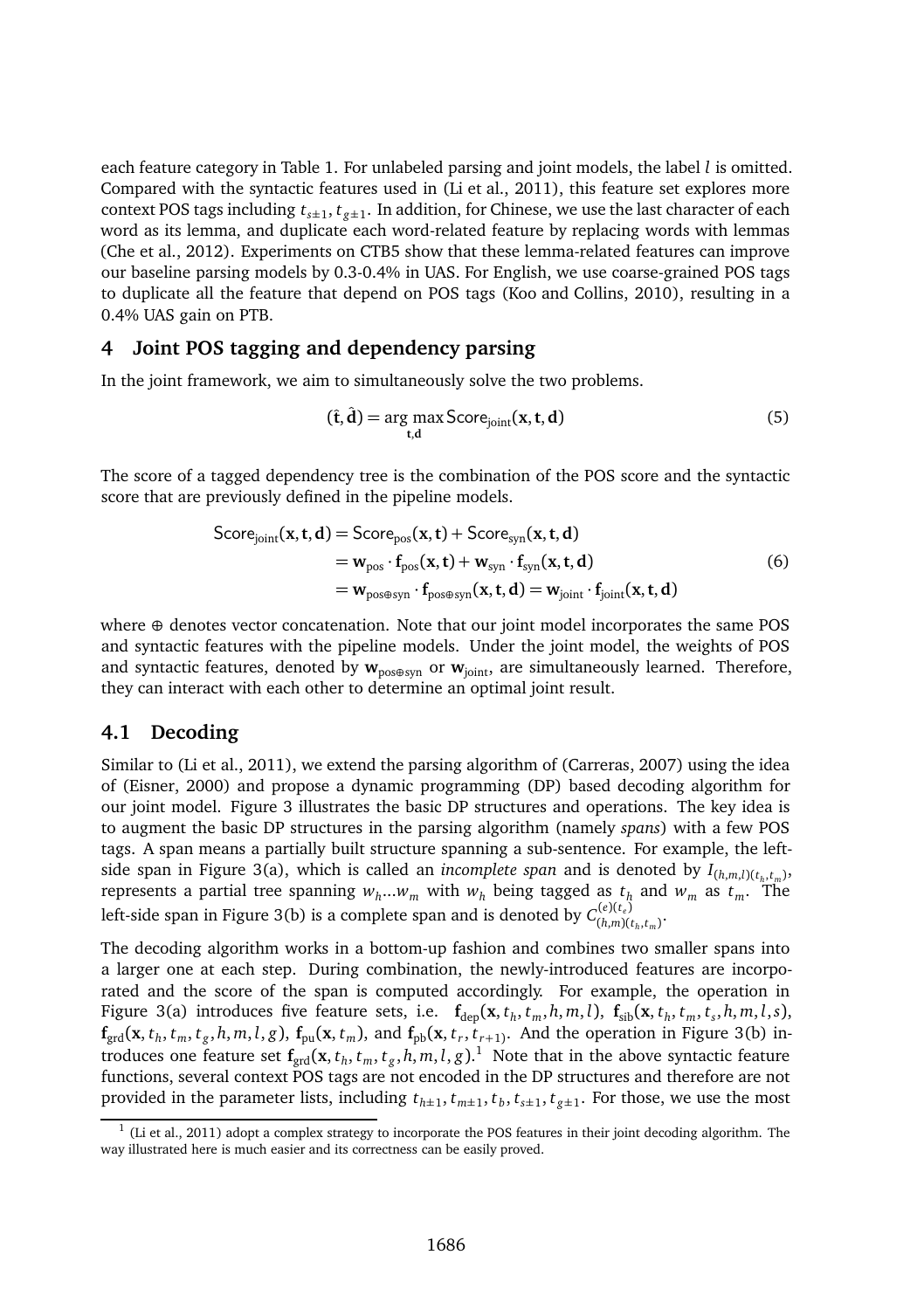

Figure 3: An illustration of the dynamic programming based decoding algorithm for our joint model. We omit the creation of right-headed spans for brevity.

likely POS tags provided by the baseline CRF tagging model following (Li et al., 2011). They find that this approximation substantially improves the efficiency of their joint models without accuracy loss. The time complexity of the algorithm is  $O(|\mathcal{L}|n^4q^5)$ , and the space complexity is  $O(|\mathcal{L}|n^2q^2 + n^3q^3)$  where q is the tag number of each word  $(\leq |\mathcal{T}|)$ .

**POS tag pruning.** Since the time complexity is high in terms of *q*, we follow (Li et al., 2011) and prune out the lower-probability POS tags for each word based on their marginal probabilities provided by our baseline CRF model. After pruning, each word has 1.4 candidate POS tags on average and the oracle tagging accuracy is 99.27% on CTB5. On PTB, each word has 1.2 candidate POS tags and the oracle is 99.71%.

**Dependency pruning.** The parsing time grows quickly with  $n$ . Therefore, we train a CRF-based first-order dependency parser to eliminate the unlikely dependencies following (Charniak and Johnson, 2005; Petrov and Klein, 2007; Koo and Collins, 2010). After pruning, 31.3% of the dependencies are left and the oracle dependency accuracy (UAS) is 99.77% on CTB5. On PTB, 28.9% of the dependencies are retained and the oracle UAS is 99.91%.

# **5 A separately passive-aggressive training algorithm**

Online training has proven successful in several structured classification problems such as POS tagging (Collins, 2002) and parsing (McDonald et al., 2005; Zhang and Clark, 2011). Algorithm 1 shows the generic framework of online training when applied to our joint task. Online training iteratively traverses the entire training dataset and use one instance to update the feature weights at each time. First, the best result for the instance is found based on the current feature weights (line 6). Then, the feature weights are updated by comparing the best result and the gold-standard reference (line 7).

According to the update criterion, three different online training algorithms are widely used in parsing community, i.e. *averaged perceptron (AP)* (Collins, 2002), *passive-aggressive algorithm (PA)* (Crammer et al., 2003), and *margin infused relaxed algorithm (MIRA)* (Crammer and Singer, 2001). Previous work mostly adopts AP to train their joint models (Li et al., 2011; Hatori et al., 2011; Bohnet and Nivre, 2012). We compare AP and PA for our joint models and find similar accuracy in both tagging and parsing. Then we propose a variant of PA named as separately passive-aggressive algorithm (SPA) to improve the tagging accuracy. For the sake of conciseness, we do not make comparison with MIRA, since our preliminary results show that MIRA achieves similar performance to AP and PA.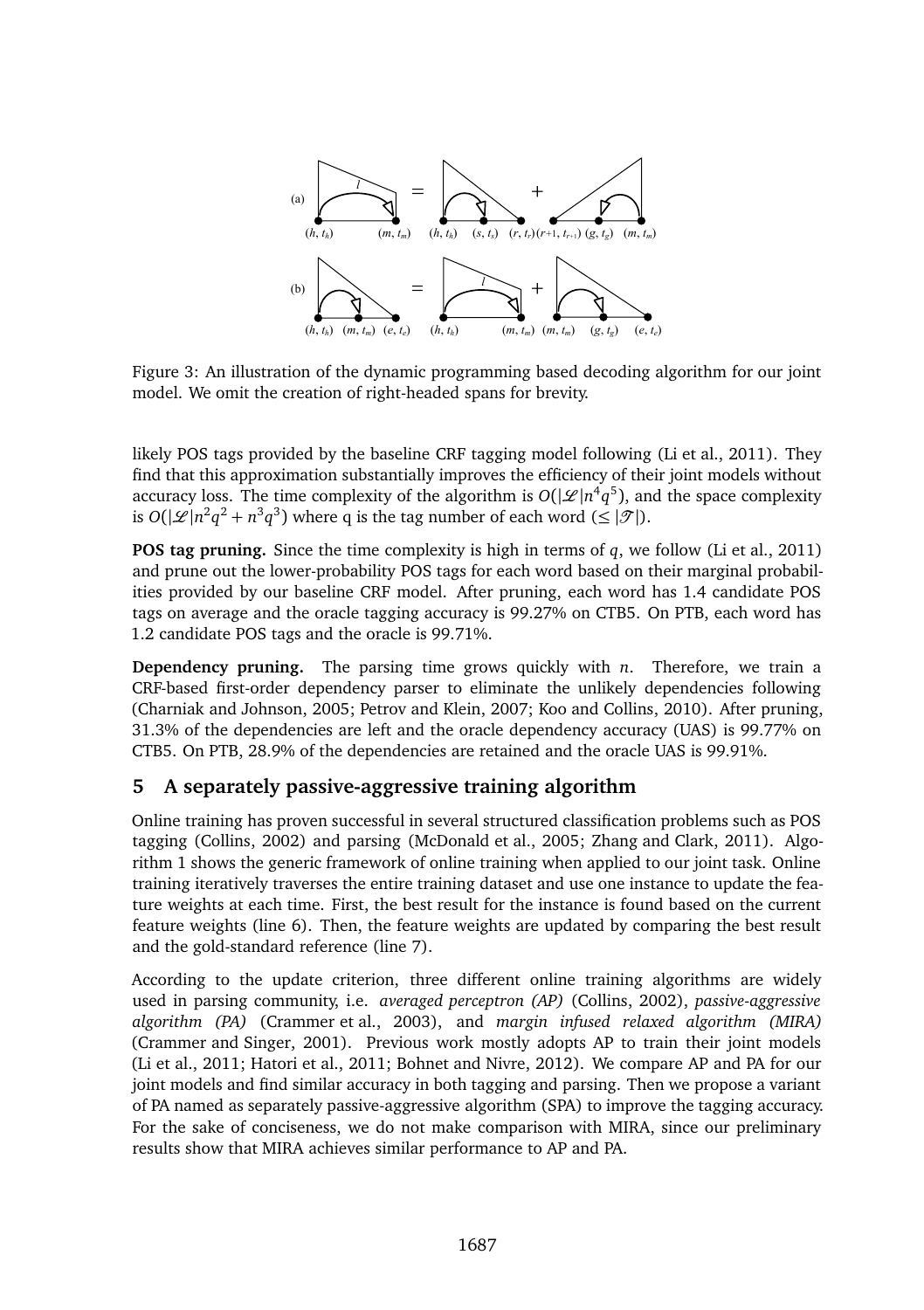**Algorithm 1** Generic online training for joint POS tagging and dependency parsing

1. **Input:** Training Data  $\mathbb{D} = \{ (\mathbf{x}^{(j)}, \mathbf{t}^{(j)}, \mathbf{d}^{(j)}) \}_{j=1}^N$ 

- 2. **Output:**  $w_{\text{joint}} \equiv w_{\text{posserson}}$
- 3. **Initialization:**  $w_{joint}^{(0)} = 0; v = 0; k = 0$
- 4. **for**  $i = 1$  **to**  $I$  **do**  $\overline{\smash{7}}$  *iterations*
- 5. **for**  $j = 1$  **to**  $N$  **do**  $\frac{1}{i}$  traverse the samples
- 6. ( $\hat{\mathbf{t}}, \hat{\mathbf{d}}$ ) = arg max<sub>t,d</sub>  $\mathbf{w}_{joint}^{(k)} \cdot \mathbf{f}_{joint}(\mathbf{x}^{(j)}, \mathbf{t}, \mathbf{d})$  // decode based on current feature weights.
- 7.  $\mathbf{w}_{joint}^{(k+1)} =$  update  $\mathbf{w}_{joint}^{(k)}$  with  $(\mathbf{x}^{(j)}, \mathbf{t}^{(j)}, \hat{\mathbf{t}}, \mathbf{d}^{(j)}, \hat{\mathbf{d}})$  // update weights according to some criterion.
- 8.  $\mathbf{v} = \mathbf{v} + \mathbf{w}_{joint}^{(k+1)}$
- 9.  $k = k + 1$
- 10. **end for**
- 11. **end for**
- 12.  $\mathbf{w}_{\text{joint}} = \mathbf{v}/(I \times N)$  // average the weights

All algorithms adopt the update direction of the distance between the reference feature vector  $f_{joint}(\mathbf{x}^{(j)}, \mathbf{t}^{(j)}, \mathbf{d}^{(j)})$  and the feature vector of the best result  $f_{joint}(\mathbf{x}^{(j)}, \hat{\mathbf{t}}, \hat{\mathbf{d}})$ . However, different strategies are adopted to determine the update step. AP uses a constant update step of 1.

$$
AP\left\{ \mathbf{w}_{joint}^{(k+1)} = \mathbf{w}_{joint}^{(k)} + \mathbf{f}_{joint}(\mathbf{x}^{(j)}, \mathbf{t}^{(j)}, \mathbf{d}^{(j)}) - \mathbf{f}_{joint}(\mathbf{x}^{(j)}, \hat{\mathbf{t}}, \hat{\mathbf{d}}) \right\}
$$
(7)

PA computes the update step  $\tau_{\text{joint}}$  by considering the loss of the best result, the score distance, and the feature vector distance.

$$
PA\left\{\n\begin{array}{l}\n\tau_{joint} = \frac{\text{Score}_{joint}(\mathbf{x}^{(j)}, \hat{\mathbf{t}}, \hat{\mathbf{d}}) - \text{Score}_{joint}(\mathbf{x}^{(j)}, \mathbf{t}^{(j)}, \mathbf{d}^{(j)}) + \rho_{post}(\mathbf{t}^{(j)}, \hat{\mathbf{t}}) + \rho_{syn}(\mathbf{d}^{(j)}, \hat{\mathbf{d}})}{||\mathbf{f}_{joint}(\mathbf{x}^{(j)}, \mathbf{t}^{(j)}, \mathbf{d}^{(j)}) - \mathbf{f}_{joint}(\mathbf{x}^{(j)}, \hat{\mathbf{t}}, \hat{\mathbf{d}})||^2}\n\end{array}\n\right\} \tag{8}
$$

where  $\rho_{pos}(\mathbf{t}^{(j)}, \hat{\mathbf{t}})$  is the incorrect POS tag number in  $\hat{\mathbf{t}}$  according to  $\mathbf{t}^{(j)}$ , and  $\rho_{syn}(\mathbf{d}^{(j)}, \hat{\mathbf{d}})$  is the dependency error number in  $\hat{\mathbf{d}}$  according to  $\mathbf{d}^{(j)}$ . Following (Johansson and Nugues, 2008),  $\rho_{\text{syn}}(\mathbf{d}^{(j)},\hat{\mathbf{d}})$  increases by 1 for an incorrect dependency and by 0.5 for a correct dependency with a wrong label. Theoretically, Eq. 8 computes the smallest update that makes the correct hypothesis outscores the returned highest-scoring hypothesis by the overall error.

We can see that AP and PA use the same update step for the POS features  $f_{\text{pos}}(.)$  and syntactic features  $f_{syn}$ (.). Therefore, the weights of the POS features and the syntactic features are of the same scale after training is completed. We argue that this is problematic since the number of the syntactic features are much larger than the number of the POS features. We find that in  $f_{joint}(x^{(j)}, \hat{t}, \hat{d})$ ,  $f_{syn}(x^{(j)}, \hat{t}, \hat{d})$  contains more than 3,000 non-zero features, whereas  $f_{pos}(x^{(j)}, \hat{t})$ only has less than 200 non-zero features on average. As a result, the model is dominated by the syntactic features and the POS features would play a very limited role in determining the best joint result. Actually, we find that the POS features contribute a very small part to the score of the best joint results when trained with AP or PA (see Figure 5).

After several empirical trials, we find that we can raise the score contributed by the POS features by increasing the update step of the POS features. Furthermore, we find that we can elegantly achieve this goal by slightly modifying the update formulas of PA. We name the proposed training algorithm as the *separately passive-aggressive algorithm (SPA)*. SPA separately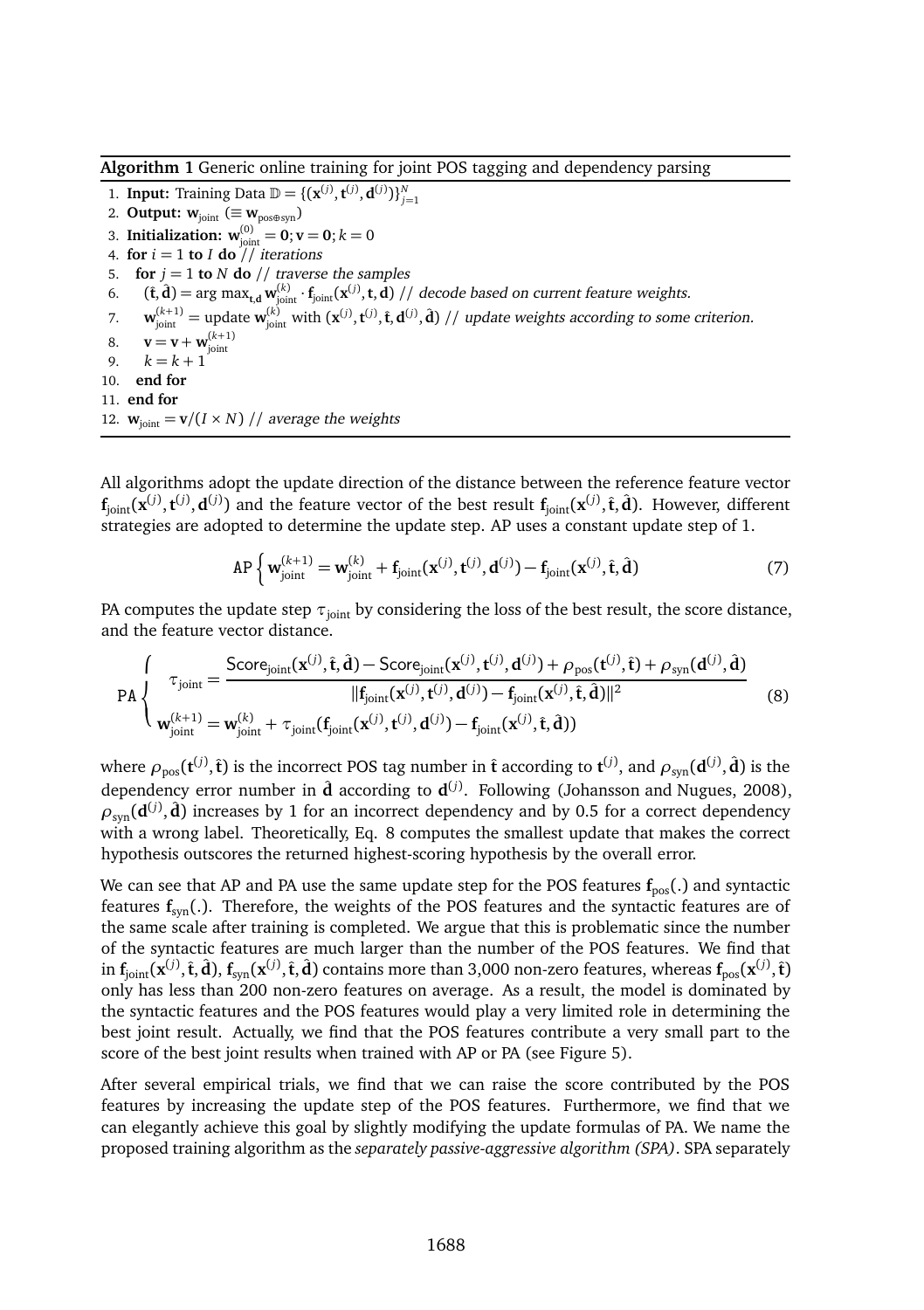computes two update steps for the POS features and the syntactic features.

$$
SPA \begin{cases}\n\tau_{\text{pos}} = \frac{\text{Score}_{\text{pos}}(\mathbf{x}^{(j)}, \hat{\mathbf{t}}) - \text{Score}_{\text{pos}}(\mathbf{x}^{(j)}, \mathbf{t}^{(j)}) + \rho_{\text{pos}}(\mathbf{t}^{(j)}, \hat{\mathbf{t}})}{\| \mathbf{f}_{\text{pos}}(\mathbf{x}^{(j)}, \mathbf{t}^{(j)}) - \mathbf{f}_{\text{pos}}(\mathbf{x}^{(j)}, \hat{\mathbf{t}})\|^{2}} \\
\tau_{\text{syn}} = \frac{\text{Score}_{\text{syn}}(\mathbf{x}^{(j)}, \hat{\mathbf{t}}, \hat{\mathbf{d}}) - \text{Score}_{\text{syn}}(\mathbf{x}^{(j)}, \mathbf{t}^{(j)}, \mathbf{d}^{(j)}) + \rho_{\text{syn}}(\mathbf{d}^{(j)}, \hat{\mathbf{d}})}{\| \mathbf{f}_{\text{syn}}(\mathbf{x}^{(j)}, \mathbf{t}^{(j)}, \mathbf{d}^{(j)}) - \mathbf{f}_{\text{syn}}(\mathbf{x}^{(j)}, \hat{\mathbf{t}}, \hat{\mathbf{d}})\|^{2}} \\
\mathbf{w}_{\text{pos}}^{(k+1)} = \mathbf{w}_{\text{pos}}^{(k)} + \tau_{\text{pos}}(\mathbf{f}_{\text{pos}}(\mathbf{x}^{(j)}, \mathbf{t}^{(j)}) - \mathbf{f}_{\text{pos}}(\mathbf{x}^{(j)}, \hat{\mathbf{t}})\n\end{cases} (9)\n\tag{9}
$$

Analogous to PA, Eq. 9 separately finds the smallest update to the POS feature weights that makes the POS score of the correct hypothesis higher than the POS score of the returned highest-scoring hypothesis by the POS error, and the smallest update to the syntactic feature weights that makes the syntactic score of the correct hypothesis higher than the syntactic score of the returned highest-scoring one by the syntactic error. Note that Eq. 9 sometimes leads to negative  $\tau_{\text{pos}}$  or  $\tau_{\text{syn}}$ , because the correct hypothesis already has a POS or syntactic subscore larger than the 1-best one but the deficiency is entirely confined to the other subscore. However, such cases are rare. We just set the update step to zero when it is negative.

Since  $f_{\text{pos}}(.)$  contains much less non-zero features than  $f_{\text{syn}}(.)$ ,  $||f_{\text{pos}}(\mathbf{x}^{(j)}, \mathbf{t}^{(j)}) - f_{\text{pos}}(\mathbf{x}^{(j)}, \hat{\mathbf{t}})||^2$  is much smaller than  $\|\mathbf{f}_{syn}(\mathbf{x}^{(j)}, \mathbf{t}^{(j)}, \mathbf{d}^{(j)}) - \mathbf{f}_{syn}(\mathbf{x}^{(j)}, \hat{\mathbf{t}}, \hat{\mathbf{d}})\|^2$ . Therefore,  $\tau_{pos}$  is much larger than *τ*<sub>syn</sub>. Our experiments show that  $τ_{\text{nos}}$  is about 10 times larger than  $τ_{\text{syn}}$  on average. This means that the POS features are updated in much larger step than the syntactic features. As a result, the POS features play a more important role in the joint models. We find that the POS score becomes much closer to the syntactic score in the best joint results (see Figure 5).

As discussed in Section 1, (Li et al., 2011) find that their joint models trained with AP are good at resolving syntax-sensitive POS ambiguities like {VV,NN}, whereas their baseline sequential POS tagging model does well in disambiguating the syntax-insensitive ones like {NN,NR}. We believe that it is because the discriminative power of the POS features in resolving such syntaxinsensitive POS ambiguities are suppressed in the joint models when trained with AP or PA. Compared with AP and PA, SPA raises the weight of the POS features and can better utilize the disambiguation power of both the POS and syntactic features, leading to large tagging accuracy boost. On the other hand, better tagging results can further help parsing.

### **6 Experiments**

**Data.** We conduct experiments on CTB5 (Xue et al., 2005). Following the standard practice, we adopt the data split of (Duan et al., 2007; Zhang and Clark, 2008b; Huang and Sagae, 2010) and adopt Penn2Malt<sup>2</sup> for constituent-to-dependency conversion with the head-finding rules of (Zhang and Clark, 2008b).

We also evaluate our models on another version of CTB5 used in (Bohnet and Nivre, 2012) to compare with their joint model. We thank Bernd Bohnet for sharing their dataset. We refer to their dataset as CTB5-Bohnet. We carefully compare CTB5 with CTB5-Bohnet and find that except for the mismatch of about 30 sentence, the datasets differ in both dependency structures and dependency labels. After discussions with Bernd Bohnet, we find out that they adopt Yue Zhang's constituent-to-dependency conversion tool<sup>3</sup> whereas we use Penn2Malt for

<sup>2</sup>http://w3.msi.vxu.se/~nivre/research/Penn2Malt.html

<sup>3</sup>http://sourceforge.net/projects/zpar/files/0.3/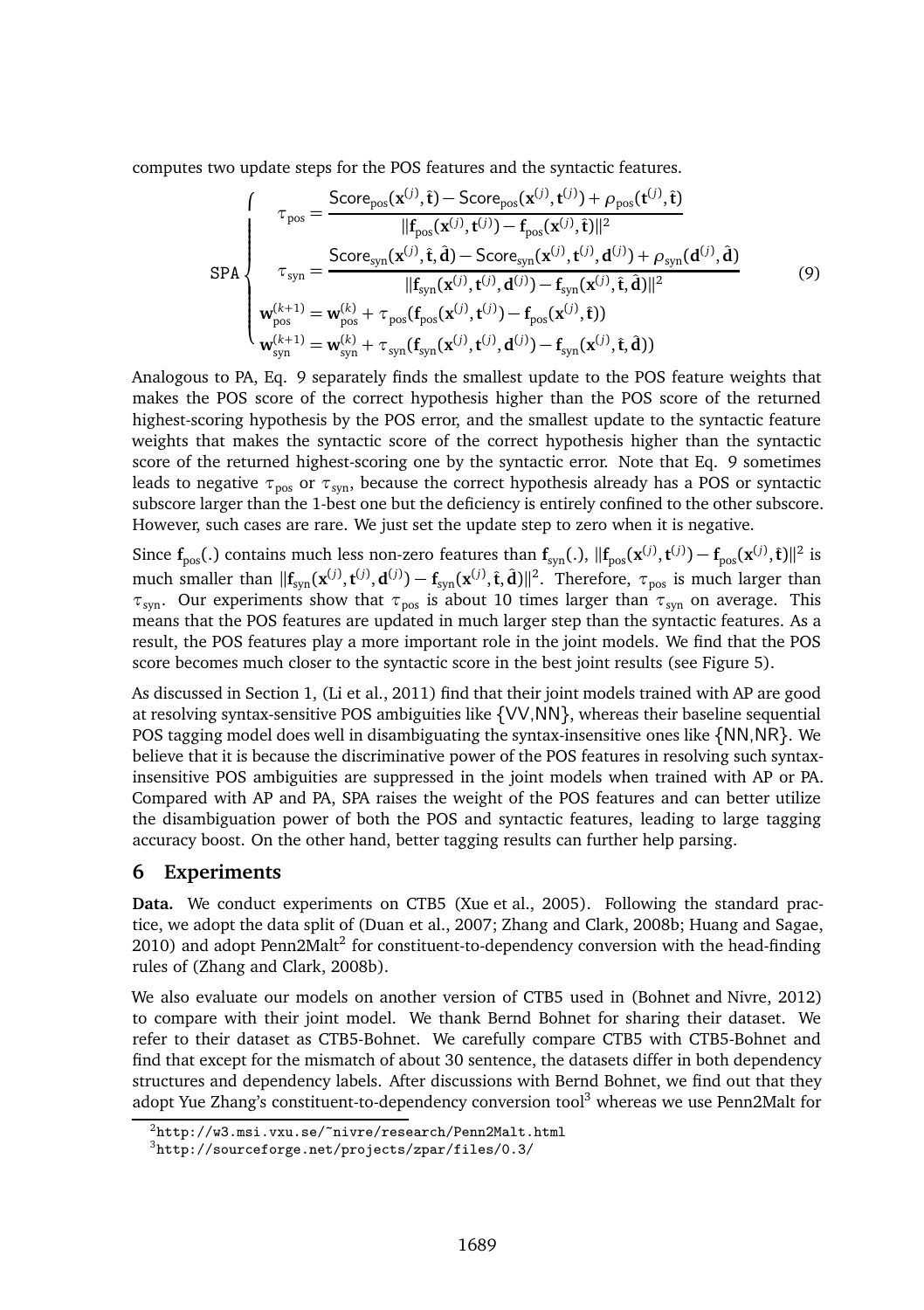| Corpus           | Train  | Dev   | Test  |
|------------------|--------|-------|-------|
| CTB <sub>5</sub> | 16,091 | 803   | 1.910 |
| CTB5-Bohnet      | 16,069 | 803   | 1,905 |
| <b>PTR</b>       | 39.832 | 1,346 | 2.416 |

Table 2: Data used in this work (in sentence number).



Figure 4: Training curves of UAS and POS tagging accuracy of the unlabeled joint model using SPA/PA/AP on the CTB5 development dataset.

CTB5, although the head-finding rules are the same.

For English, we adopt PTB (sec 02-21 for training, sec 24 for development, sec 23 for test) and convert the original bracketed structures into dependencies using Penn2Malt with its default head-finding rules. Table 2 summarizes the data sets used in the present work.

**Evaluation metrics.** We use the standard *POS tagging accuracy (POS)* to evaluate POS tagging. For dependency parsing, we use *unlabeled attachment score (UAS)* and *labeled attachment score (LAS)* (all excluding punctuation) (Hajič et al., 2009).

### **6.1 Experiments on CTB5**

#### **6.1.1 Comparison of the three training algorithms**

The curves in Figure 4 show the performance of the unlabeled joint model on the development dataset using SPA/PA/AP after each iteration during training. We can see that the PA outperforms AP in both UAS and tagging accuracy. SPA achieves a slightly higher peak UAS than PA, and substantially outperforms both PA and AP in tagging accuracy. In addition, Figure 4 empirically indicates that SPA can converge as fast as AP and PA. We leave the theoretic proof of the convergence of SPA in the future work.

To better understand the reason behind the improvement in tagging accuracy, we try to analyze the two-part model scores, i.e. the POS score  $Score<sub>pos</sub>(.)$  and the syntactic score  $Score<sub>son</sub>(.)$ . After each iteration, we parse the development dataset using the current weights, and then compute and average each part of the model score. Figure 5 shows the results. For PA and AP, the scale of the POS score is about  $1/50$   $(10^{1.7} = 50)$  of the syntactic score, which means the POS features play an insignificant role in determining the joint result. Obviously, SPA can raise the weight of the POS features, as the POS score is about  $1/8$  ( $10^{0.9} = 8$ ) of the syntactic score.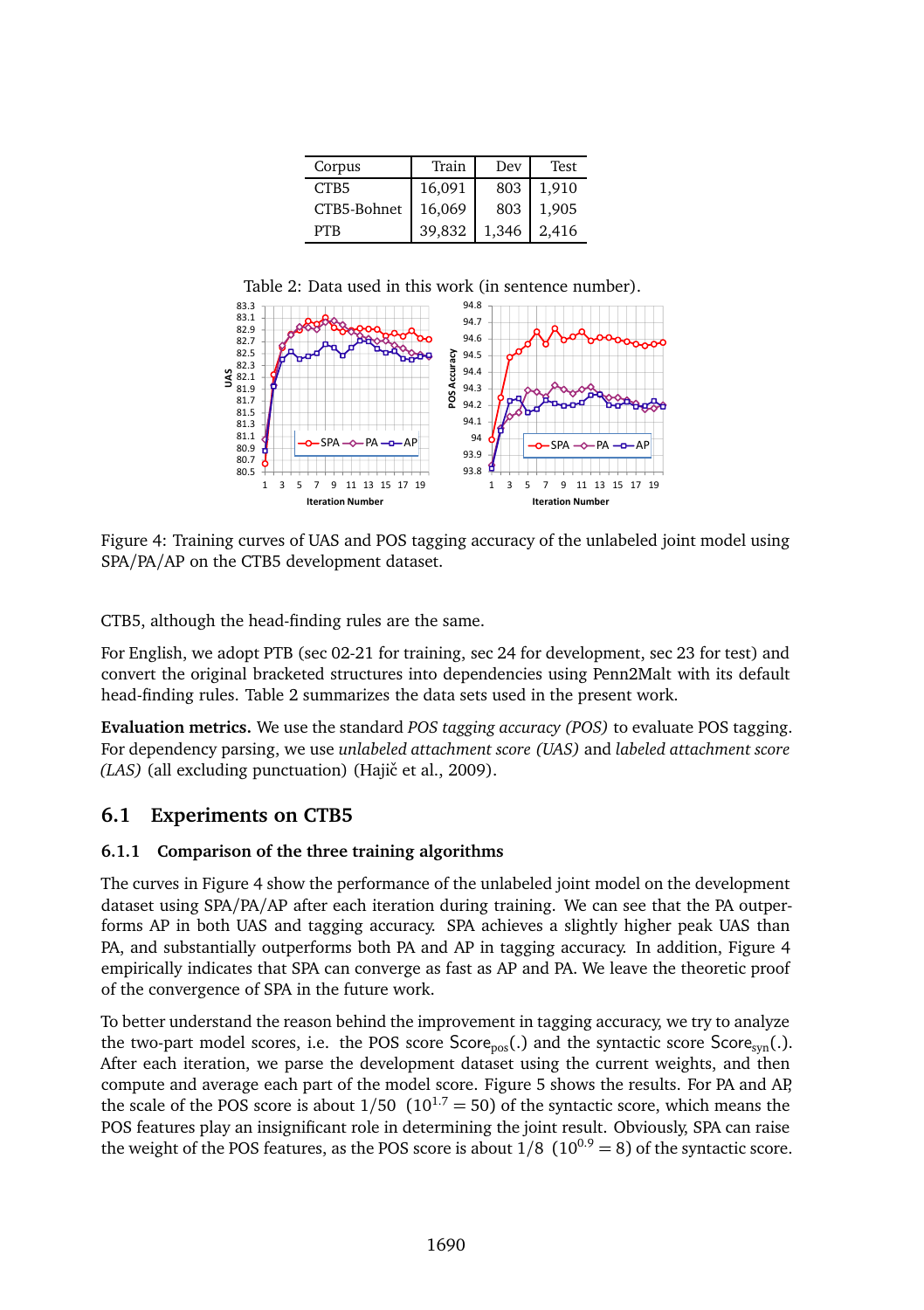

Figure 5: Model score analysis on the CTB5 development dataset. "pos" and "syn" refer to  $Score<sub>pos</sub>(.)$  and  $Score<sub>syn</sub>(.)$  (see Eq. 6).

|            | <b>UAS</b> | <b>POS</b> |
|------------|------------|------------|
| <b>SPA</b> | 81.21      | 94.51      |
| PA         | 80.98      | 94.18      |
| AP         | 80.94      | 94.17      |
| pipeline   | 80.22      | 93.88      |

Table 3: Performance of three training algorithms on the CTB5 test dataset.

As a result, the POS features can make more contributions, and the discriminative power of the syntactic features in resolving the syntax-sensitive ambiguities and the power of the POS features in the syntax-insensitive POS ambiguities can be better balanced. We believe this is the reason behind the improvement in tagging accuracy.

Table 3 reports the results of our unlabeled joint model trained with SPA/PA/AP on the CTB5 test dataset. We adopt the parameters which lead to the best parsing accuracy on the development dataset as shown in Figure 4. We also present the performance of our pipelined unlabeled parsing model trained with PA. Different to (Li et al., 2011), our joint models trained with AP or PA both outperform our baseline POS tagging model by about 0.3%. We believe that this may be due to the richer syntactic features incorporated in our joint models. Moreover, SPA can outperform both PA and AP in tagging accuracy by more than 0.3%, which is an error reduction of 5%. Meanwhile, SPA also improves UAS by about 0.2% since better tagging results help parsing. This again demonstrates the effectiveness of the proposed SPA.

#### **6.1.2 Main results**

Table 4 shows the final results on the CTB5 test set. Three sets of results are presented. For "gold POS" and "pipeline", we train the parsing models with PA. For "joint" models, we adopt SPA. For each case, we train our models with two different settings, one labeled and one unlabeled, to study the effect of dependency labels. We can see that we achieve best results on all three cases. Specifically, a few interesting conclusions can be drawn.

- Labeling the dependencies during parsing improves UAS by 0.6%/0.5% in the pipeline and joint cases and by 0.2% when using gold-standard POS tags. Dependency labels also slightly help POS tagging in the joint case.
- Compared with the pipeline models, the joint models with SPA can largely improve POS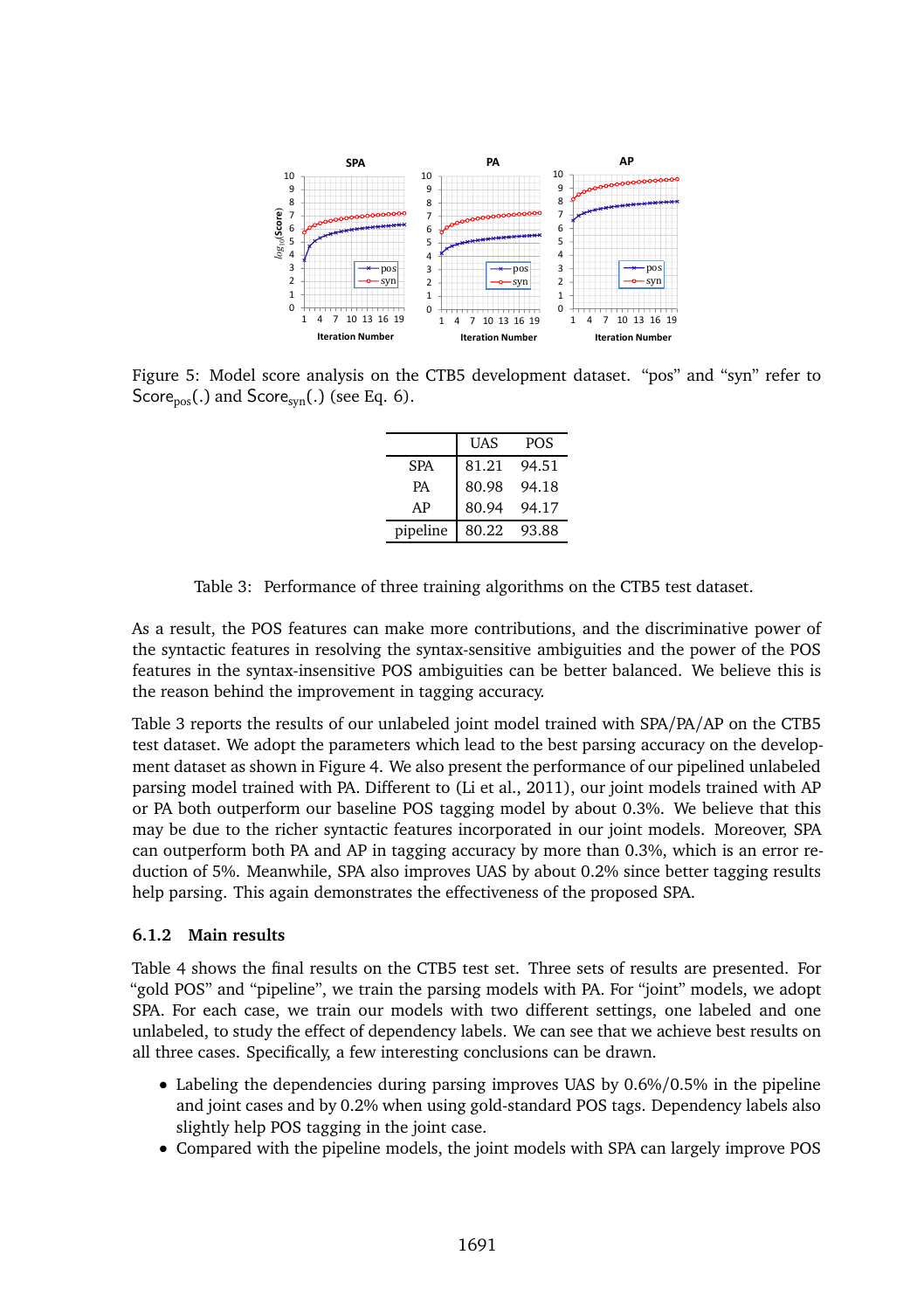| Models   |                         | <b>LAS</b> | UAS   | POS.  |  |
|----------|-------------------------|------------|-------|-------|--|
|          | Ours (labeled)          | 79.01      | 81.67 | 94.60 |  |
| joint    | Ours (unlabeled)        |            | 81.21 | 94.51 |  |
|          | (Li et al., 2011)       |            | 80.74 | 93.08 |  |
|          | (Hatori et al., 2011)   |            | 81.33 | 93.94 |  |
| pipeline | Ours (labeled)          | 77.80      | 80.82 | 93.88 |  |
|          | Ours (unlabeled)        |            | 80.22 |       |  |
|          | (Li et al., 2011)       |            | 79.29 | 93.51 |  |
|          | (Hatori et al., 2011)   |            | 78.04 | 93.82 |  |
| gold POS | Ours (labeled)          | 85.36      | 86.76 |       |  |
|          | Ours (unlabeled)        |            | 86.55 |       |  |
|          | (Li et al., 2011)       |            | 86.18 | 100.0 |  |
|          | (Hatori et al., 2011)   |            | 85.96 |       |  |
|          | (Zhang and Nivre, 2011) | 84.4       | 86.0  |       |  |
|          | (Huang and Sagae, 2010) |            | 85.20 |       |  |



Figure 6: Statistics for different POS error patterns on the CTB5 test dataset.

tagging accuracy by 0.6-0.7%, which is an error reduction of 10%.

• Our joint models largely outperforms their pipeline counterparts by 0.9-1.0% in UAS and 1.2% in LAS.

#### **6.1.3 Analysis**

Figure 6 compares different models on a number of high-frequency POS error patterns. An error pattern  $X \rightarrow Y$  means that the focus word, whose true tag is X, is assigned a tag Y. We thank the authors of (Li et al., 2011) for sharing their results. The joint model of (Li et al., 2011) reduces errors for syntax-sensitive ambiguities such as {(DEC,DEG} and {NN,VV}, but largely increases errors for syntax-insensitive ambiguities like {NN,NR}, {NN,JJ}, and {VV,VA}, which can explain its low tagging accuracy. Compared with (Li et al., 2011), our joint model trained with SPA does much better in resolving the syntax-insensitive ambiguities and achieves similar performance to the baseline CRF-based tagging model on those patterns. In summary, we can conclude that our joint model trained with SPA performs similarly to the baseline CRF-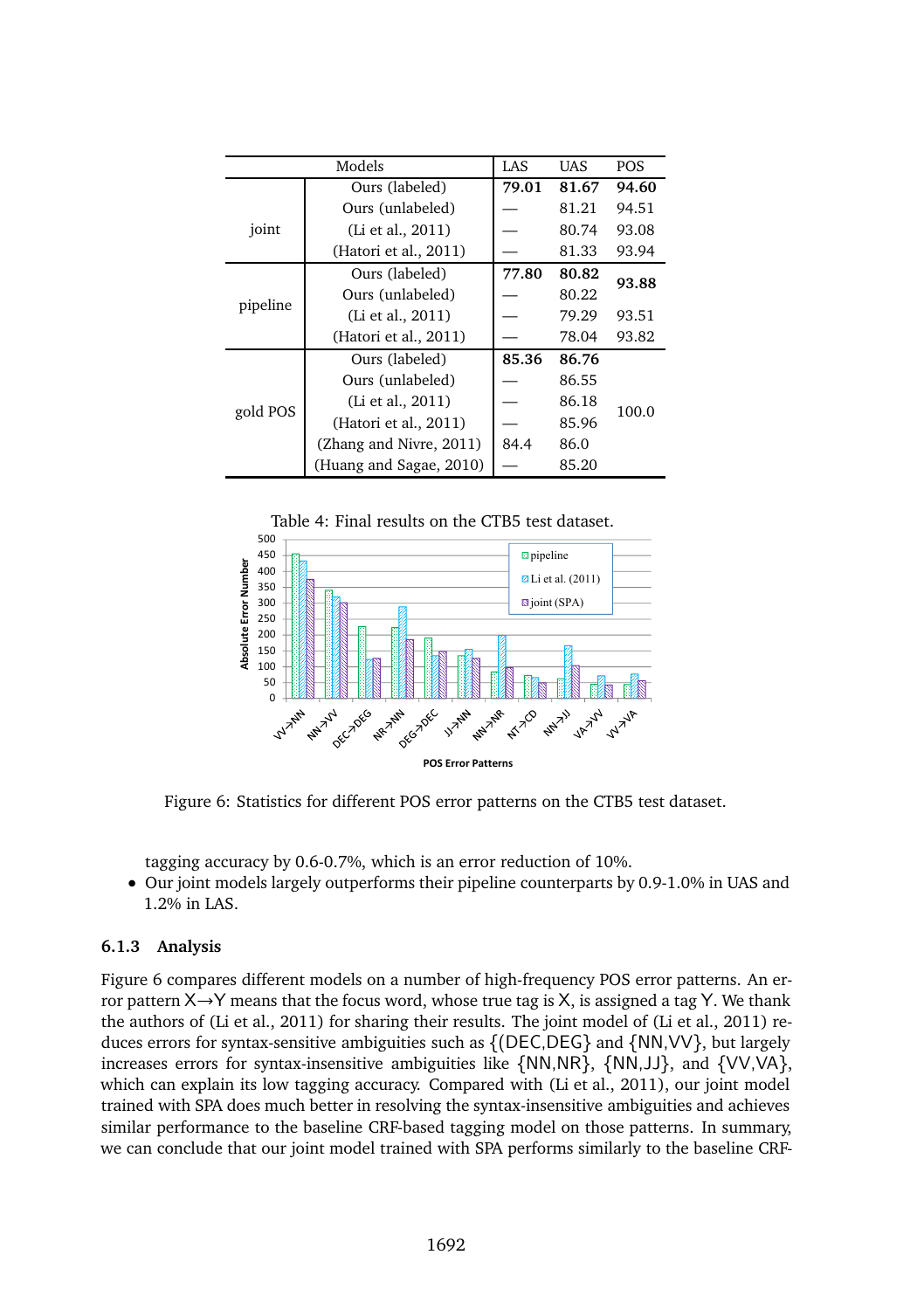| Models   |                          | <b>LAS</b> | <b>IJAS</b> | <b>POS</b> |  |
|----------|--------------------------|------------|-------------|------------|--|
| joint    | Ours (labeled)           | 80.18      | 83.14       | 94.71      |  |
|          | Ours (unlabeled)         |            | 82.37       | 94.65      |  |
|          | (Bohnet and Nivre, 2012) | 77.91      | 81.42       | 93.24      |  |
| pipeline | Ours (labeled)           | 79.01      | 82.07       | 93.89      |  |
|          | Ours (unlabeled)         |            | 81.38       |            |  |
|          | (Bohnet and Nivre, 2012) | 76.79      | 80.33       | 92.81      |  |

Table 5: Final results on the CTB5-Bohnet test dataset.

|          | Models                     | LAS   | <b>UAS</b> | POS.  |  |
|----------|----------------------------|-------|------------|-------|--|
| joint    | Ours (labeled)             | 92.44 | 93.52      | 97.62 |  |
|          | Ours (unlabeled)           |       | 93.12      | 97.62 |  |
|          | (Bohnet and Nivre, 2012)   | 92.44 | 93.38      | 97.33 |  |
|          | (Bohnet and Nivre, 2012) † | 92.68 | 93.67      | 97.42 |  |
| pipeline | Ours (labeled)             | 92.00 | 93.14      | 97.16 |  |
|          | Ours (unlabeled)           |       | 92.85      |       |  |
|          | (Bohnet and Nivre, 2012)   | 91.71 | 92.79      | 97.28 |  |
|          | (Zhang and Nivre, 2011)    |       | 92.9       |       |  |
|          | (Martins et al., 2010)     |       | 93.26      |       |  |
|          | (Koo and Collins, 2010)    |       | 93.04      | ÷.    |  |
|          | (Huang and Sagae, 2010)    |       | 92.1       |       |  |
|          | (Koo et al., 2008) †       |       | 93.16      | L.    |  |
|          | (Carreras et al., 2008) †  |       | 93.5       |       |  |
|          | (Suzuki et al., 2009) †    |       | 93.79      |       |  |

Table 6: Final results on the PTB test dataset. Results marked by † use additional resources and are therefore not directly comparable to the others.

based tagging model on the syntax-insensitive ambiguities and meanwhile similarly to the joint model of (Li et al., 2011) on the syntax-sensitive ambiguities. This demonstrates that SPA can better balance the discriminative power of both the POS and syntactic features.

# **6.2 Experiments on CTB5-Bohnet**

We conduct experiments on CTB5-Bohnet to make comparison with the recent results of (Bohnet and Nivre, 2012). Table 5 presents the results. We can see that our pipeline and joint models largely outperform those of (Bohnet and Nivre, 2012). Moreover, the parsing accuracies on this dataset are much higher than those on CTB5 due to the different conversion strategy. We will study the reasons in the future work. Again, we find that labeled parsing can largely improve UAS.

# **6.3 Experiments on PTB**

To find out the effect of the joint models on English, we conduct experiments on PTB. Table 6 shows the results. Several state-of-the-art results are also presented. The pipeline models on English suffer from less error propagation problem than that on Chinese, as the POS tag-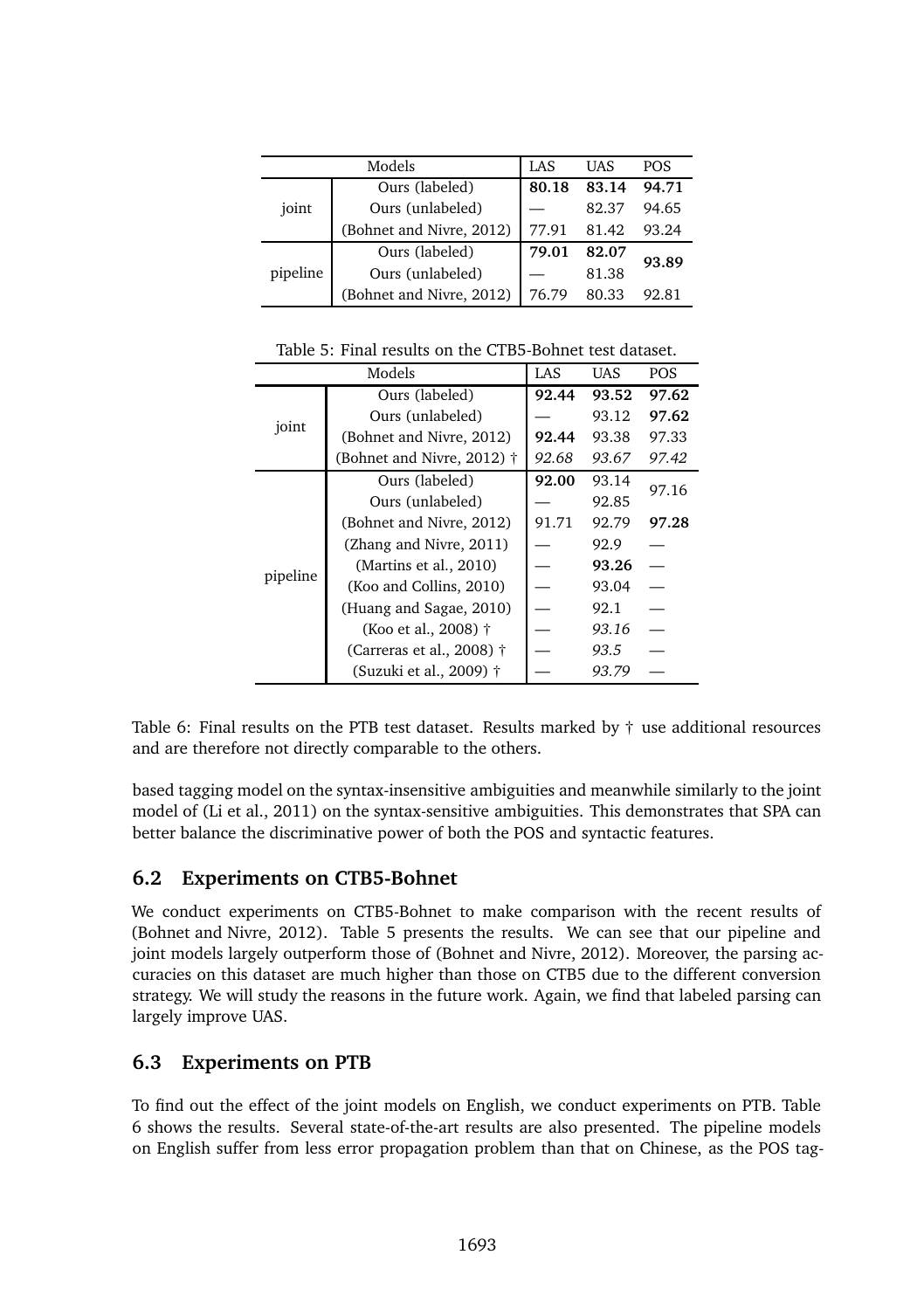

Figure 7: Statistics for different POS error patterns on the PTB test dataset.

ging accuracy on English is much higher (97% vs. 94%). However, we still find that our joint models can obtain a 0.3-0.4% gain in UAS, a 0.4% gain in LAS, and a 0.5% gain in tagging accuracy. Similar to the findings on the Chinese datasets, we demonstrate that labeled parsing can boost UAS by 0.3-0.4% on English. Our labeled joint model outperforms the one of (Bohnet and Nivre, 2012) by 0.1% in UAS and 0.3% in tagging accuracy. Actually, our labeled joint model achieves the best parsing and tagging accuracy on PTB.

We compare the POS tagging results of the unlabeled joint model and the baseline tagging model. Figure 7 shows a few high-frequency error patterns. We can see that the joint model can help resolve a variety of POS ambiguities. For example, the error number of RB→IN (adverbs wrongly tagged as prepositions or subordinating conjunctions) are reduced from 142 to 98, which is a 31% error reduction. Also, the ambiguous pair {VBD, VBN} (verbs of past tense, verbs of past participle) are much better disambiguated by the joint model.

# **Conclusions**

This paper presents a separately passive-aggressive training algorithm (SPA) for joint POS tagging and labeled dependency parsing models. We show that SPA can more properly learn the feature weights than the averaged perceptron (AP) and the passive aggressive algorithm (PA) and can better balance the discriminative power of the POS feature in resolving the syntaxinsensitive POS ambiguities and the power of the syntactic features in resolving the syntaxsensitive ambiguities, leading to large tagging accuracy improvement. On the other hand, better POS tagging can further help parsing.

For future work, we are interested in studying SPA from the theoretic perspective and try to provide more insights and justifications of its effectiveness in training the joint models. Besides, although this paper focuses on graph-based joint models, we believe that SPA can also be applied to transition-based joint models (Hatori et al., 2011; Bohnet and Nivre, 2012).

# **Acknowledgements**

We thank Meishan Zhang, for suggesting the easier way to incorporate the POS features during joint decoding, and the anonymous reviewers, for their valuable comments which lead to better understanding of the proposed SPA. This work was supported by National Natural Science Foundation of China (NSFC) via grant 61133012, the National "863" Major Projects via grant 2011AA01A207, and the National "863" Leading Technology Research Project via grant 2012AA011102.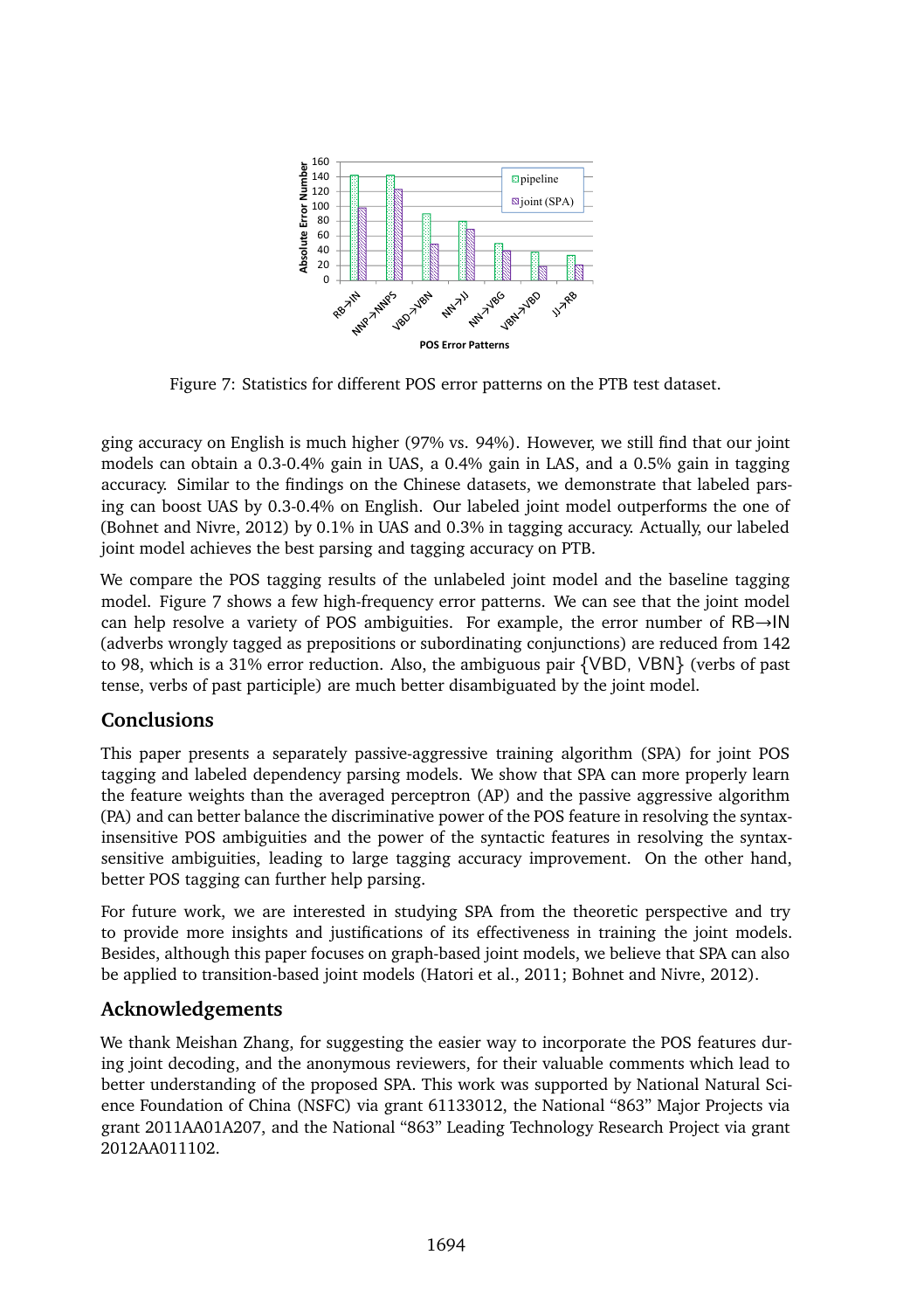### **References**

Auli, M. and Lopez, A. (2011). A comparison of loopy belief propagation and dual decomposition for integrated ccg supertagging and parsing. In *Proceedings of the 49th Annual Meeting of the Association for Computational Linguistics: Human Language Technologies*, pages 470–480, Portland, Oregon, USA. Association for Computational Linguistics.

Bohnet, B. (2010). Top accuracy and fast dependency parsing is not a contradiction. In *Proceedings of the 23rd International Conference on Computational Linguistics (Coling 2010)*, pages 89–97, Beijing, China. Coling 2010 Organizing Committee.

Bohnet, B. and Nivre, J. (2012). A transition-based system for joint part-of-speech tagging and labeled non-projective dependency parsing. In *Proceedings of the 2012 Joint Conference on Empirical Methods in Natural Language Processing and Computational Natural Language Learning*, pages 1455–1465, Jeju Island, Korea. Association for Computational Linguistics.

Carreras, X. (2007). Experiments with a higher-order projective dependency parser. In *Proceedings of EMNLP/CoNLL*, pages 141–150.

Carreras, X., Collins, M., and Koo, T. (2008). Tag, dynamic programming, and the perceptron for efficient, feature-rich parsing. In *CoNLL 2008: Proceedings of the Twelfth Conference on Computational Natural Language Learning*, pages 9–16, Manchester, England. Coling 2008 Organizing Committee.

Charniak, E. and Johnson, M. (2005). Coarse-to-fine n-best parsing and maxent discriminative reranking. In *Proceedings of ACL-05*, pages 173–180.

Che, W., Spitkovsky, V., and Liu, T. (2012). A comparison of chinese parsers for stanford dependencies. In *Proceedings of the 50th Annual Meeting of the Association for Computational Linguistics (Volume 2: Short Papers)*, pages 11–16, Jeju Island, Korea. Association for Computational Linguistics.

Collins, M. (2002). Discriminative training methods for hidden markov models: Theory and experiments with perceptron algorithms. In *Proceedings of EMNLP 2002*.

Crammer, K., Dekel, O., Keshet, J., Shalev-Shwartz, S., and Singer, Y. (2003). Online passive aggressive algorithms. In *Procedings of NIPS 2003*.

Crammer, K. and Singer, Y. (2001). Ultraconservative online algorithms for multiclass problems. *Journal of Machine Learning Research*, 3.

Duan, X., Zhao, J., , and Xu, B. (2007). Probabilistic models for action-based Chinese dependency parsing. In *Proceedings of ECML/ECPPKDD*.

Eisner, J. (2000). Bilexical grammars and their cubic-time parsing algorithms. In *Advances in Probabilistic and Other Parsing Technologies*, pages 29–62.

Hajič, J., Ciaramita, M., Johansson, R., Kawahara, D., Martí, M. A., Màrquez, L., Meyers, A., Nivre, J., Padó, S., Štěpánek, J., Straňák, P., Surdeanu, M., Xue, N., and Zhang, Y. (2009). The CoNLL-2009 shared task: Syntactic and semantic dependencies in multiple languages. In *Proceedings of CoNLL 2009*.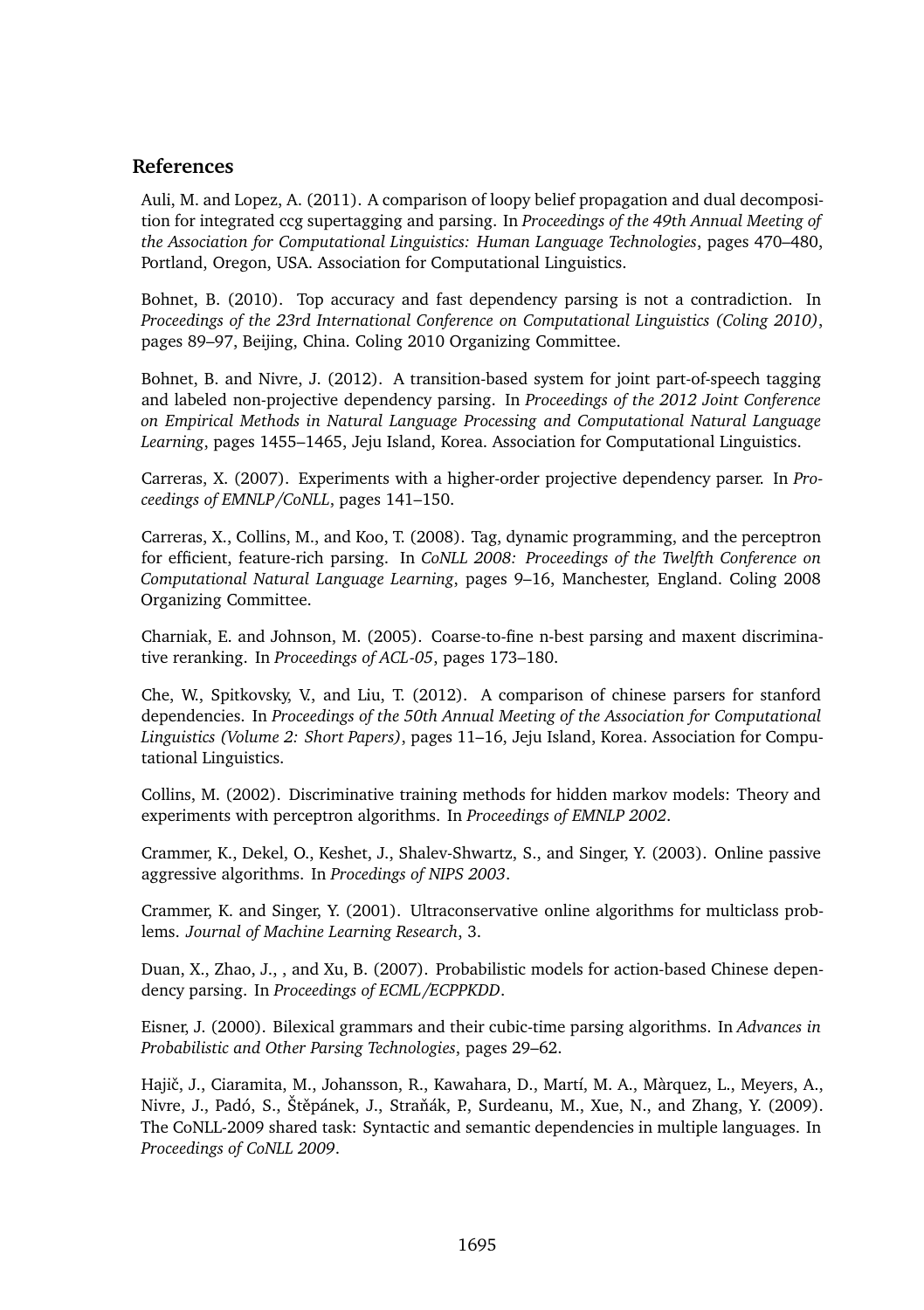Hatori, J., Matsuzaki, T., Miyao, Y., and Tsujii, J. (2011). Incremental joint pos tagging and dependency parsing in chinese. In *Proceedings of 5th International Joint Conference on Natural Language Processing*, pages 1216–1224, Chiang Mai, Thailand. Asian Federation of Natural Language Processing.

Huang, L. and Sagae, K. (2010). Dynamic programming for linear-time incremental parsing. In *Proceedings of the 48th Annual Meeting of the Association for Computational Linguistics*, pages 1077–1086, Uppsala, Sweden. Association for Computational Linguistics.

Johansson, R. and Nugues, P. (2008). Dependency-based semantic role labeling of PropBank. In *EMNLP-2008*.

Koo, T., Carreras, X., and Collins, M. (2008). Simple semi-supervised dependency parsing. In *Proceedings of ACL-08: HLT*, pages 595–603, Columbus, Ohio. Association for Computational Linguistics.

Koo, T. and Collins, M. (2010). Efficient third-order dependency parsers. In *Proceedings of the 48th Annual Meeting of the Association for Computational Linguistics*, pages 1–11, Uppsala, Sweden. Association for Computational Linguistics.

Lafferty, J., McCallum, A., and Pereira, F. (2001). Conditional random fields: Probabilistic models for segmenting and labeling sequence data. In *Proceedings of ICML 2001*, pages 282– 289.

Lee, J., Naradowsky, J., and Smith, D. A. (2011). A discriminative model for joint morphological disambiguation and dependency parsing. In *Proceedings of the 49th Annual Meeting of the Association for Computational Linguistics: Human Language Technologies*, pages 885–894, Portland, Oregon, USA. Association for Computational Linguistics.

Li, Z., Zhang, M., Che, W., Liu, T., Chen, W., and Li, H. (2011). Joint models for chinese pos tagging and dependency parsing. In *EMNLP 2011*, pages 1180–1191.

Martins, A., Smith, N., Xing, E., Aguiar, P., and Figueiredo, M. (2010). Turbo parsers: Dependency parsing by approximate variational inference. In *Proceedings of the 2010 Conference on Empirical Methods in Natural Language Processing*, pages 34–44, Cambridge, MA. Association for Computational Linguistics.

McDonald, R., Crammer, K., and Pereira, F. (2005). Online large-margin training of dependency parsers. In *Proceedings of ACL 2005*, pages 91–98.

Petrov, S. and Klein, D. (2007). Improved inference for unlexicalized parsing. In *Proceedings of NAACL 2007*.

Ratnaparkhi, A. (1996). A maximum entropy model for part-of-speech tagging. In *Proceedings of EMNLP 1996*.

Rush, A. M., Sontag, D., Collins, M., and Jaakkola, T. (2010). On dual decomposition and linear programming relaxations for natural language processing. In *Proceedings of the 2010 Conference on Empirical Methods in Natural Language Processing*, pages 1–11.

Smith, D. A. and Eisner, J. (2008). Dependency parsing by belief propagation. In *Proceedings of EMNLP 2008*, pages 145–156.